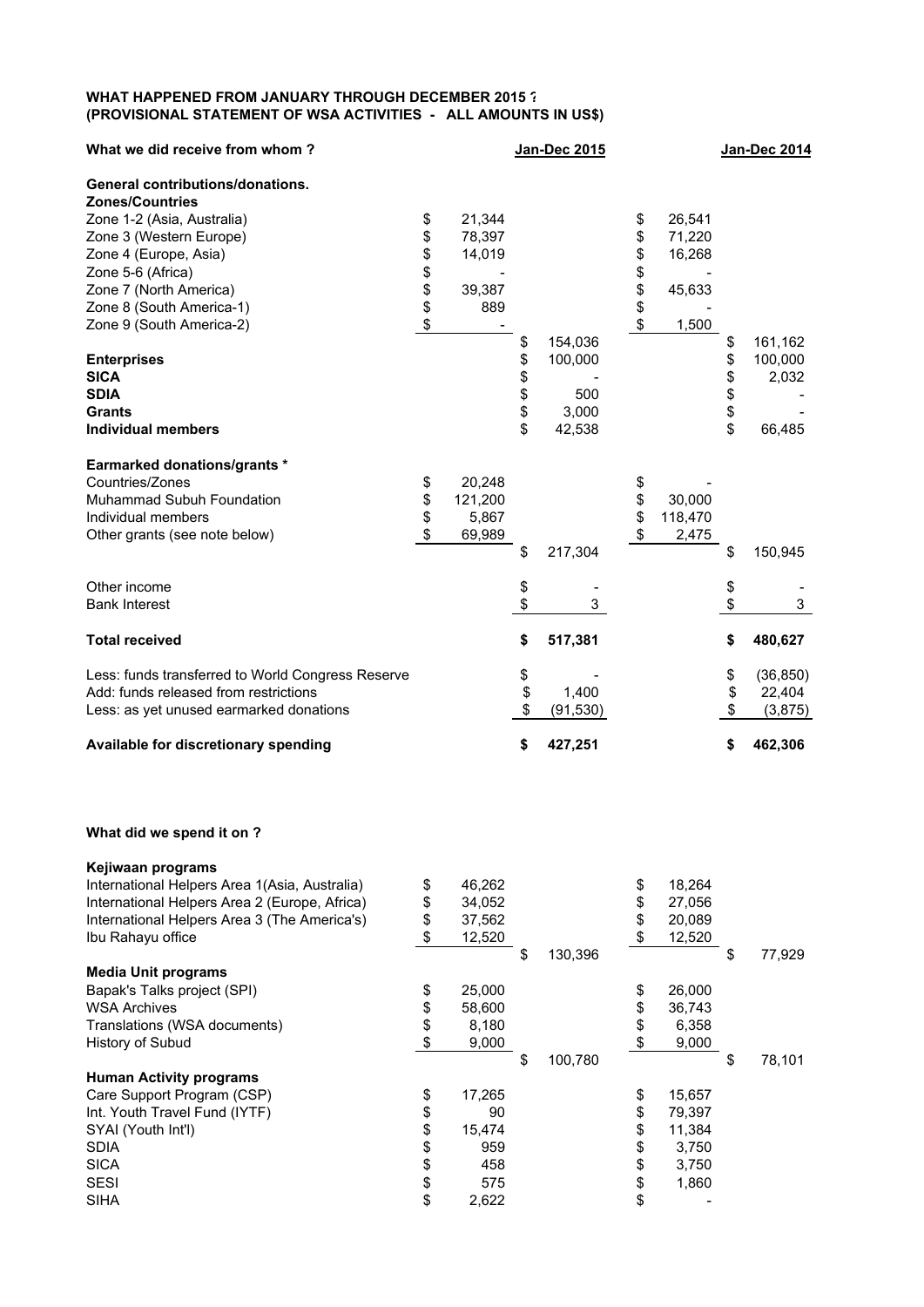| Grants to Zones<br>PR / Websites / Communications | \$<br>\$ | 13,729<br>5,605 |                 | \$<br>\$ | 490<br>8,970 |    |         |
|---------------------------------------------------|----------|-----------------|-----------------|----------|--------------|----|---------|
| <b>YES Quest</b>                                  | \$       |                 |                 | \$       | 10,000       |    |         |
| Delegate support to World Congress                | \$       |                 |                 | \$       | 32,348       |    |         |
| Angel of Peace World Congress                     | \$       |                 |                 | \$       |              |    |         |
|                                                   |          |                 | \$<br>56,777    |          |              | \$ | 167,606 |
| <b>Total program expenses</b>                     |          |                 | \$<br>287,953   |          |              | \$ | 323,636 |
| <b>Supporting services</b>                        |          |                 |                 |          |              |    |         |
| WSC meeting/Gatherings                            |          |                 | \$<br>49,023    |          |              | \$ | 11,305  |
| WSA Chair/Deputy Chair Expenses                   | \$       | 11,950          |                 | \$       | 12,637       |    |         |
| Zone 1-2 (Asia, Australia)                        | \$       | 2,589           |                 | \$       |              |    |         |
| Zone 3 (Western Europe)                           | \$       | 1,403           |                 | \$       | 1,666        |    |         |
| Zone 4 (Europe-Asia)                              | \$       | 1,169           |                 | \$       | 2,037        |    |         |
| Zone 5-6 (Africa)                                 | \$       | 12,097          |                 | \$       | 1,972        |    |         |
| Zone 7 (North America)                            | \$       | 5,337           |                 | \$       | 717          |    |         |
| Zone 8 (South America-1)                          |          | 624             |                 |          | 3,251        |    |         |
| Zone 9 (South America-2)                          | \$<br>\$ |                 |                 | \$       | 2,657        |    |         |
| WSC BoD conference calls                          | \$       |                 |                 | \$       | 697          |    |         |
|                                                   |          |                 | \$<br>35,169    |          |              | \$ | 25,634  |
| <b>WSA Executive:</b>                             |          |                 |                 |          |              |    |         |
| Fees                                              | \$       | 64,405          |                 | \$       | 54,180       |    |         |
| Travel, accomodation                              | \$       | 20,569          |                 | \$       | 15,374       |    |         |
| Office and admin expenses                         | \$       | 2,313           |                 | \$       | 899          |    |         |
| Translation equipment                             |          |                 |                 | \$       | 4,361        |    |         |
| <b>Bank charges</b>                               | \$       | 2,517           |                 | \$       | 3,016        |    |         |
| Legal fees                                        | \$       | 245             |                 | \$       |              |    |         |
| Audit                                             | \$       | 4,500           |                 | \$       | 4,500        |    |         |
| Currency differences                              | \$       | 3,147           |                 | \$       | 6,100        |    |         |
| Various                                           | \$       | 1,160           |                 | \$       |              |    |         |
|                                                   |          |                 | \$<br>98,856    |          |              | \$ | 88,430  |
| Pensions                                          |          |                 | \$<br>13,911    |          |              | \$ | 13,441  |
| <b>Total supporting services</b>                  |          |                 | \$<br>196,959   |          |              | \$ | 138,810 |
| <b>World Congress preparation</b>                 |          |                 | \$              |          |              | \$ |         |
| <b>Total expenses</b>                             |          |                 | \$<br>484,912   |          |              | S  | 462,446 |
| (Shortfall) / Surplus                             |          |                 | \$<br>(57, 661) |          |              | \$ | (140)   |
| Transfer from available unrestricted funds        |          |                 | \$<br>57,661    |          |              | \$ | 140     |
| Key:                                              |          |                 |                 |          |              |    |         |

| <b>SYAI</b>  | <b>Subud Youth Activities</b>            |
|--------------|------------------------------------------|
| <b>SDIA</b>  | Susila Dharma International Association  |
| <b>SICA</b>  | Subud International Cultural Association |
| <b>SESI</b>  | Subud Enterprise Services International  |
| <b>SIHA</b>  | Subud International Health Association   |
| <b>SPI</b>   | <b>Subud Publications International</b>  |
| <b>WSHPP</b> | Wisma Subud Heritage Protection Project  |
| <b>IYTF</b>  | International Youth Travel Fund          |
|              |                                          |

## **SO WHERE DID THAT LEAVE US AT DECEMBER 31, 2015 IN COMPARISON TO THE END OF THE PREVIOUS YEAR ? (BALANCE SHEET)**

|                           | 31-Dec-2015   | 31-Dec-2014  |  |  |
|---------------------------|---------------|--------------|--|--|
| What is/was available ?   |               |              |  |  |
| Cash in the bank          | \$ 348.817    | 445.274<br>S |  |  |
| Less Cash held for Zone 7 | (8.406)<br>S. | (4,595)      |  |  |